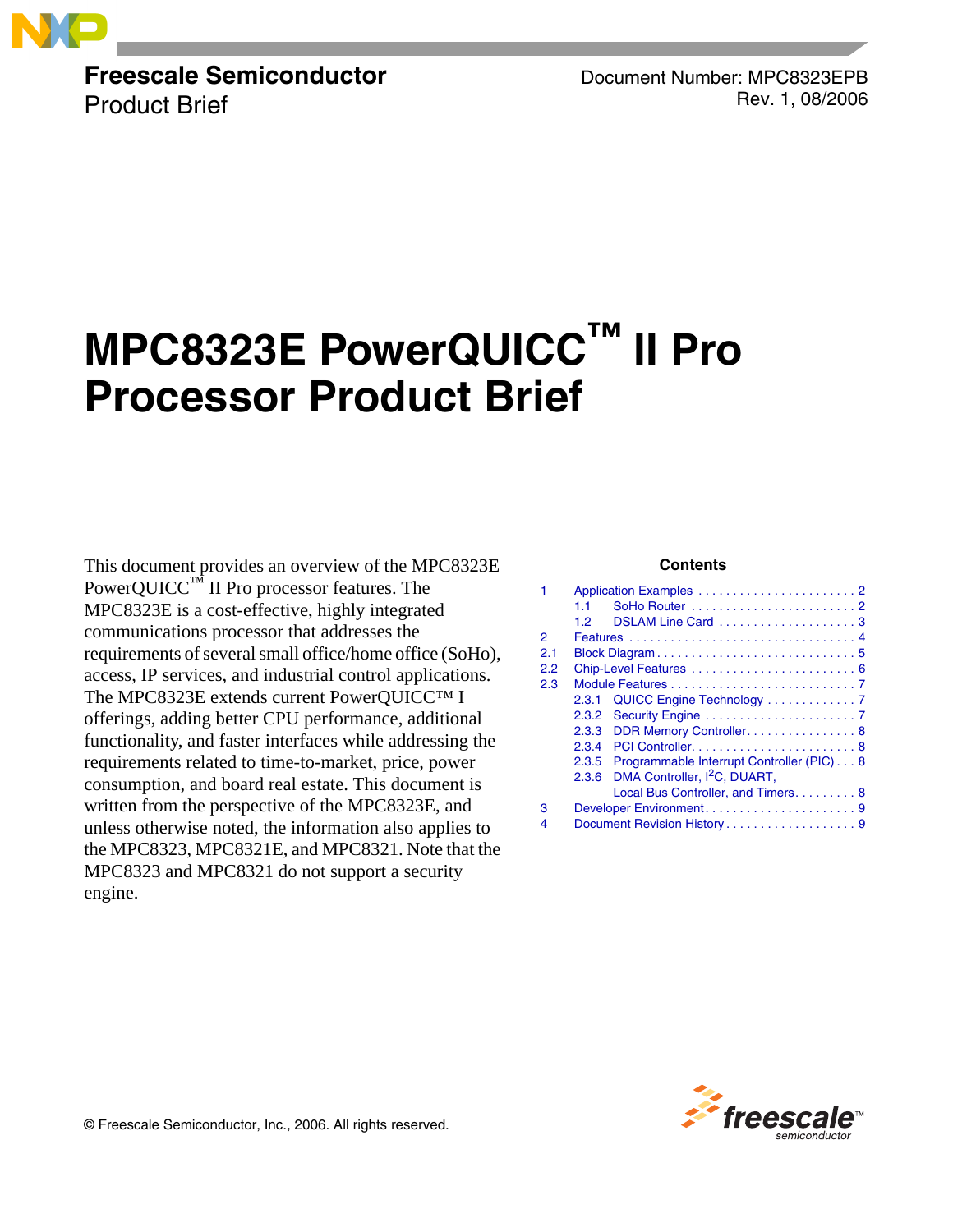

## <span id="page-1-0"></span>**1 Application Examples**

The internal features of the MPC8323E make it suitable for a wide variety of network communication applications as described in this section.

### <span id="page-1-1"></span>**1.1 SoHo Router**

[Figure 1](#page-1-2) illustrates how a typical small office/home office (SoHo) router application can be realized with the MPC8323E.



**Figure 1. SoHo Router Using MPC8323E**

<span id="page-1-2"></span>In this application the MPC8323E provides all of the processing and protocol functions required to implement the SoHo router. Specifically, the QUICC Engine™ technology is used to carry voice, data and video using IP over the LAN and WAN interfaces. On the LAN side, one UCC is used to connect to a 4-port fast Ethernet switch. One Ethernet interface is used for uplink, and one of the TDM interfaces provides a leased line E1/T1 connection or an ISDN connection. One UCC is used as an ATM interface supporting AAL5 cell sharing for dial-up ADSL connection, while the last UCC can be configured as serial (UART) or Ethernet (MII) for debug and control.

Alternatively, the remaining UCC of the MPC8323E could be used to support an Ethernet connection to a low cost digital signal processor (DSP) such as the Freescale Starcore family of DSPs based on the StarCore technology supporting 4 to 32 voice ports, which can be used for plain old telephone system

**MPC8323E PowerQUICC™ II Pro Processor Product Brief, Rev. 1**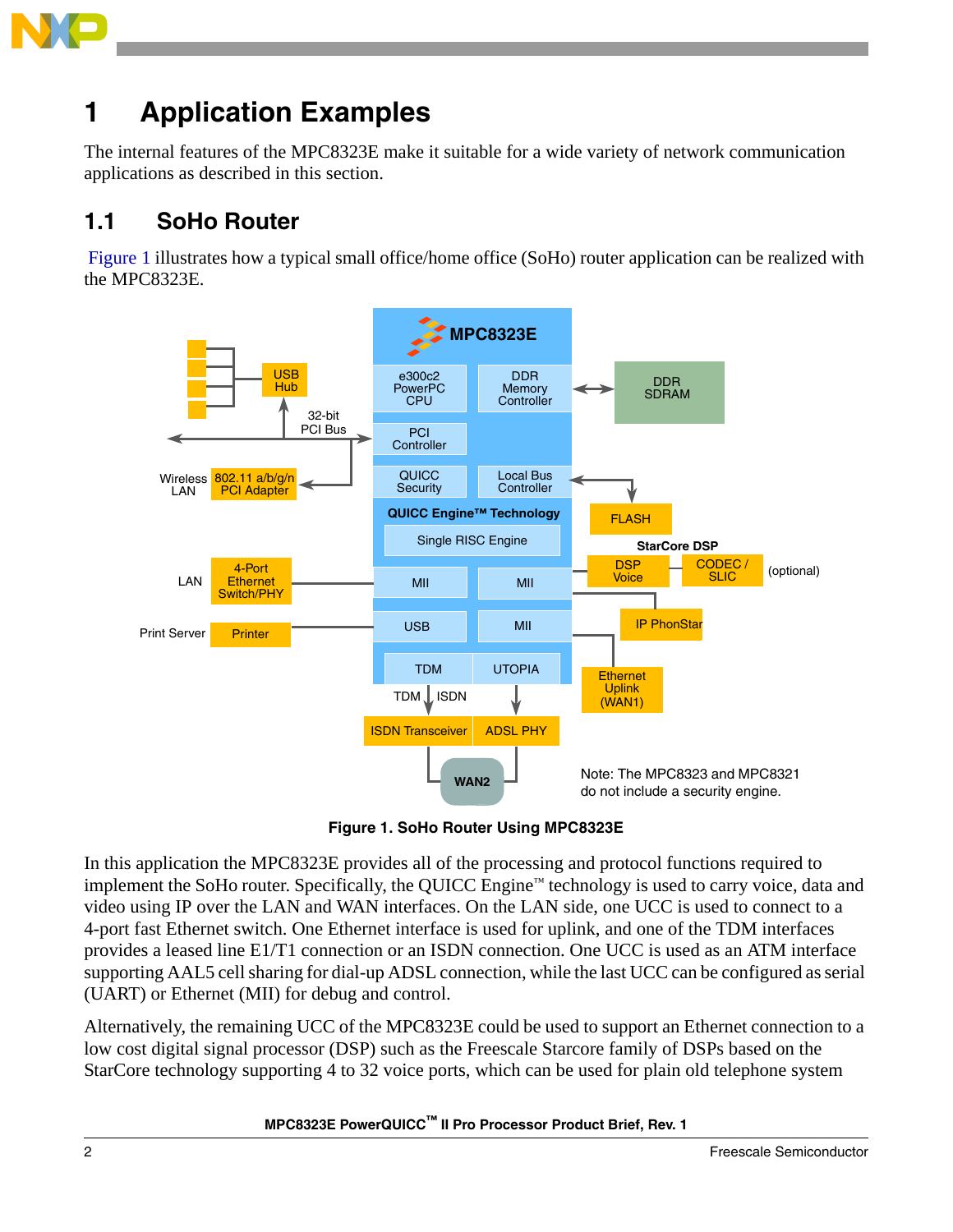

(POTS) telephones or for IP-based telephones using a combination of premium voice algorithms such as G.729a/b, G.723.1 or G.711. For very high-density voice ports, the MSC8122 DSP can be used through an Ethernet interface.

Other interfaces connected to the PCI bus can include a four-port universal serial bus (USB) hub for connecting equipment such as printers, copiers, scanners, and system back up disks. In addition, a wireless LAN interface can be connected to the PCI bus supporting IEEE Std. 802.11-a/b/g/n connectivity within the office environment.

Finally, the security engine provides acceleration for encryption, authentication, and standards based tunnelling as required by IPSec.

### <span id="page-2-0"></span>**1.2 DSLAM Line Card**

The diagram in [Figure 2](#page-2-1) illustrates how an intelligent DSLAM line-card can be readily implemented.



**Figure 2. MPC8323E Line Card Implementation**

<span id="page-2-1"></span>In this example, the versatility of the UCCs enables the convergence of both packet and circuit switched networks because both ATM and Ethernet functions can be supported. As shown on the left-hand side of [Figure 2](#page-2-1), subscribers are connected to the DSLAM line-card through the DSL PHYs and the integrated UTOPIA interface on the MPC8323E. Note that the MPC8321 and MPC8321E do not run ATM on Utopia.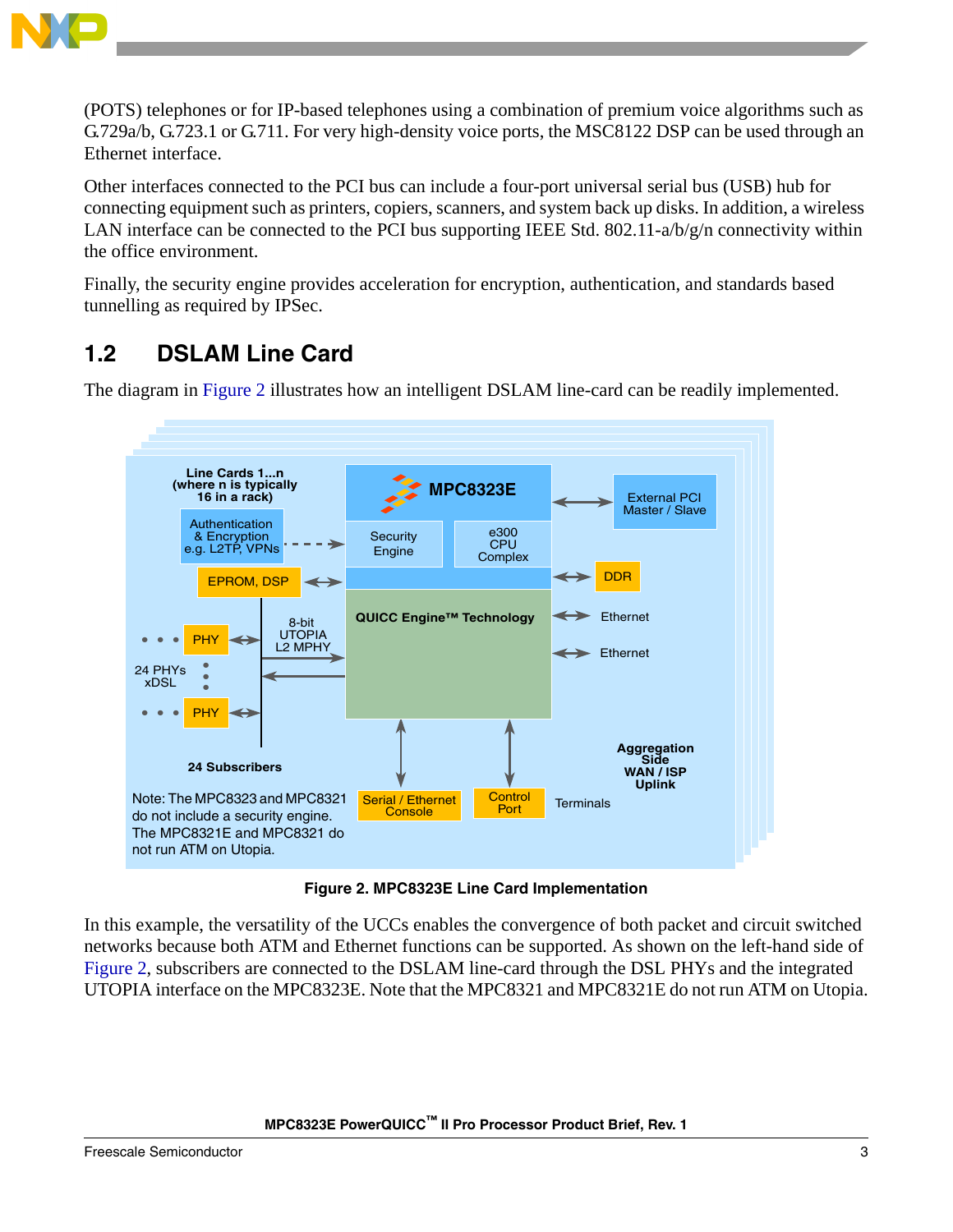

## <span id="page-3-0"></span>**2 Features**

The MPC8323E incorporates a unique configuration of the e300c2 (MPC603e-based) core. While this version of e300 core does not have a Floating-Point Unit (FPU) it has been designed to include dual integer units as well as a modified multiply instruction. These architectural enhancements enable more efficient operations to be executed in parallel, resulting in significant performance improvement. The core also includes 16 Kbytes of L1 instruction and data caches and on-chip memory management units (MMUs). The MPC8323E also includes a 32-bit PCI controller, four DMA channels, a dedicated security engine, a flexible local bus, and a 32-bit DDR-1/DDR-2 SDRAM memory controller.

A new single-RISC version of the QUICC Engine™ technology forms the heart of the networking capability of the MPC8323E. The QUICC Engine technology contains several peripheral controllers and a 32-bit reduced instruction set computing (RISC) controller. Unique microcode packages provide support for network address translation (NAT), firewall, IPSec, and advanced Quality of Service (QoS). Protocol support is provided by the main workhorses of the device—the unified communication controllers (UCCs). The QUICC Engine technology provides termination and switching between a wide range of protocols including ATM, Ethernet, TDM, and HDLC. Note that the MPC8321E and MPC8321 do not run ATM on the Utopia interface.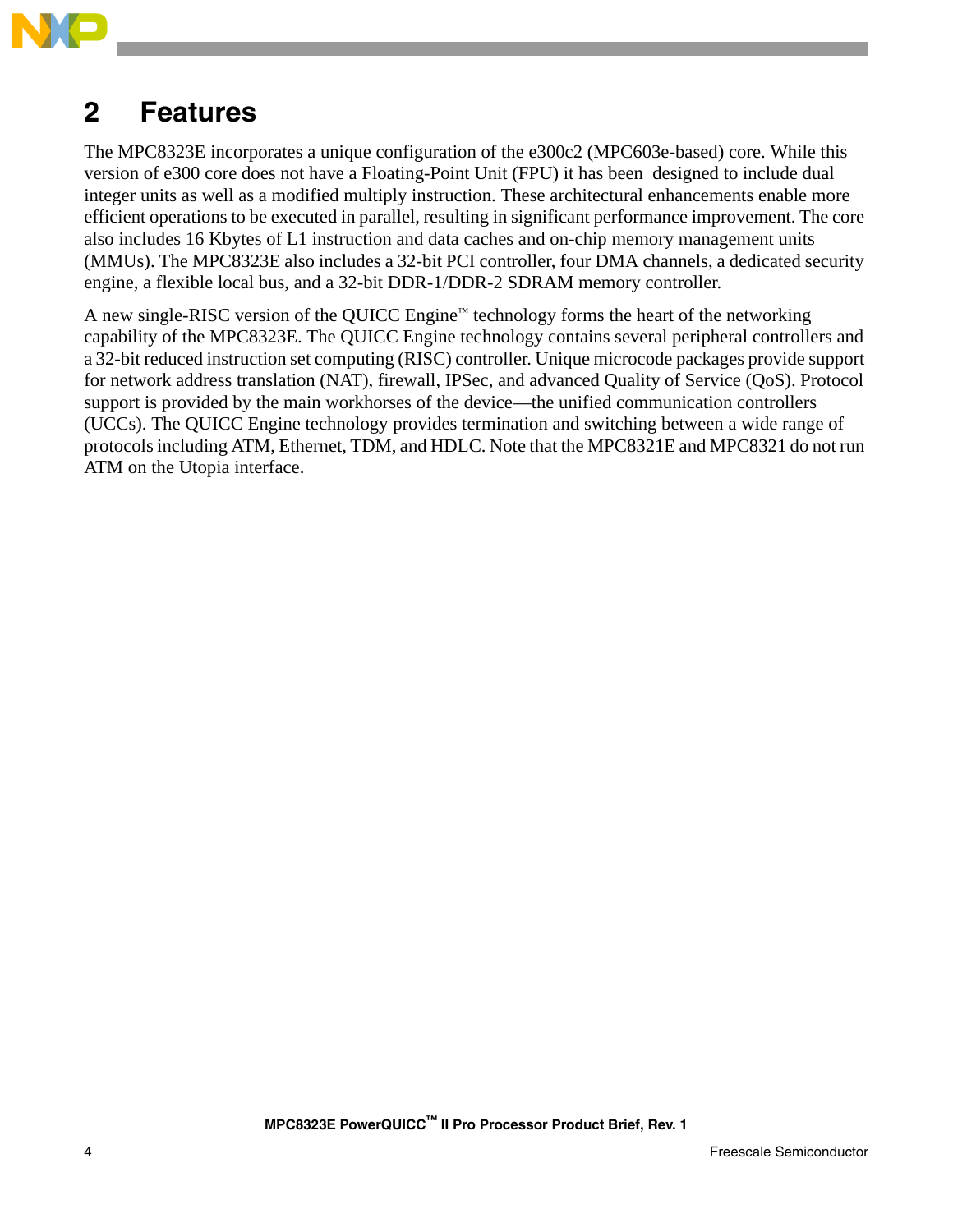

### <span id="page-4-0"></span>**2.1 Block Diagram**

A block diagram of the MPC8323E is shown in [Figure 3.](#page-4-1)



**Figure 3. MPC8323E Block Diagram**

<span id="page-4-1"></span>Each of the five UCCs can support a variety of communication protocols: 10/100 Mbps Ethernet, ATM support up to OC-3 speeds, serial ATM, multi-PHY ATM, HDLC, UART, and BISYNC.

In addition, the QUICC Engine technology can support an UTOPIA level 2 capable of supporting 31 multi-PHY. This support is specific to the MPC8323E since the MPC8321E and MPC8321 do not run ATM through the Utopia interface. UCC1 can also support USB 2.0 (full/low speed).

The MPC8323E's security engine (SEC 2.2) allows CPU-intensive cryptographic operations to be offloaded from the main CPU core. The security-processing accelerator provides hardware acceleration for the DES, 3DES, AES, SHA-1, and MD-5 algorithms.

In summary, the MPC8323E provides users with a highly integrated, fully programmable communications processor. This helps ensure that a low-cost system solution can be quickly developed and will offer flexibility to accommodate new standards and evolving system requirements.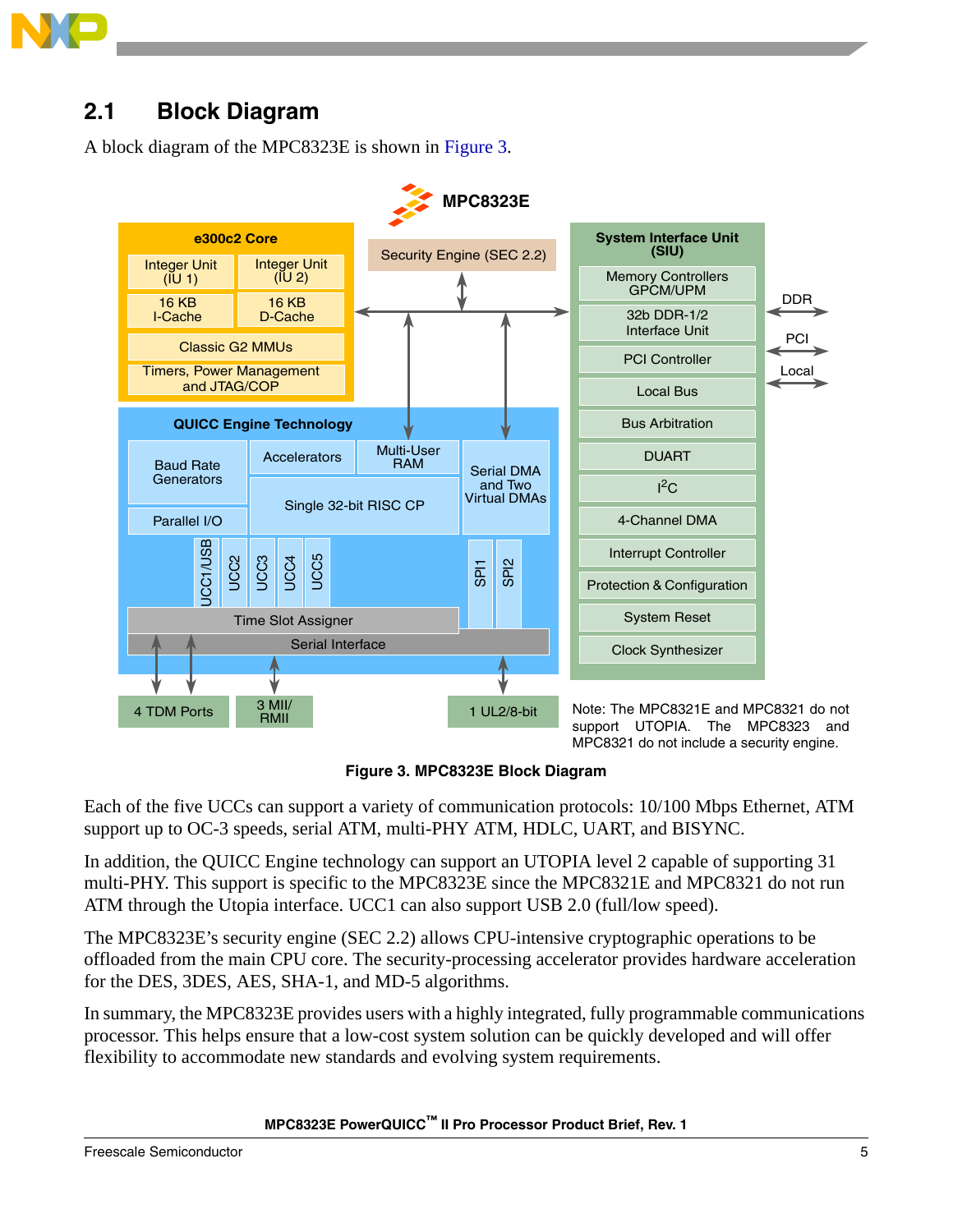

### <span id="page-5-0"></span>**2.2 Chip-Level Features**

The PowerQUICC II Pro MPC8323E is a high-performance, highly integrated communication processor solution. The following features are supported in the MPC8323E.

- High-performance, low power, and cost-effective communications processor
- The MPC8323E QUICC Engine technology offers a future-proof solution for next generation designs by supporting programmable protocol termination and network interface termination to meet evolving protocol standards
- Single platform architecture supports the convergence of IP packet networks and ATM networks
- DDR-1/DDR-2 memory controller—one 32-bit interface at up to 266 MHz supporting both DDR-1 and DDR-2
- e300c2 PowerPC core with 16-Kbyte instruction cache and 16-Kbyte data cache, and two integer units
- Peripheral interfaces such as 32-bit PCI interface with up to 66-MHz operation, 16-bit local bus interface with up to 66-MHz operation, and USB 2.0 (full/low speed)
- Security engine provides acceleration for control and data plane security protocols
- High degree of software compatibility with previous-generation PowerQUICC processor-based designs for backward compatibility and easier software migration

#### **2.2.1 Protocols**

The following protocols are supported in the MPC8323E.

- ATM SAR up to 155 Mbps (OC-3) full duplex, with ATM traffic shaping (ATF TM4.1)
- ATM AAL1 structured and unstructured circuit emulation service (CES 2.0)
- IMA and ATM transmission convergence sub-layer
- ATM OAM handling features compatible with ITU-T I.610
- IP termination support for IPv4 and IPv6 packets including TOS, TTL, and header checksum processing
- Extensive support for ATM statistics and Ethernet RMON/MIB statistics.
- 64 channels of HDLC/transparent

#### **2.2.2 Serial Interfaces**

The following serial interfaces are supported in the MPC8323E.

- One UL2 interface with 31 multi-PHY addresses (MPC8323E-specific)
- Up to three 10/100Mbps Ethernet interfaces using MII or RMII
- Up to four  $T1/E1/J1/E3$  or DS-3 serial interfaces
- Dual UART and SPI interfaces, and an  $I<sup>2</sup>C$  interface

System scalability is also made available through the number of UCCs.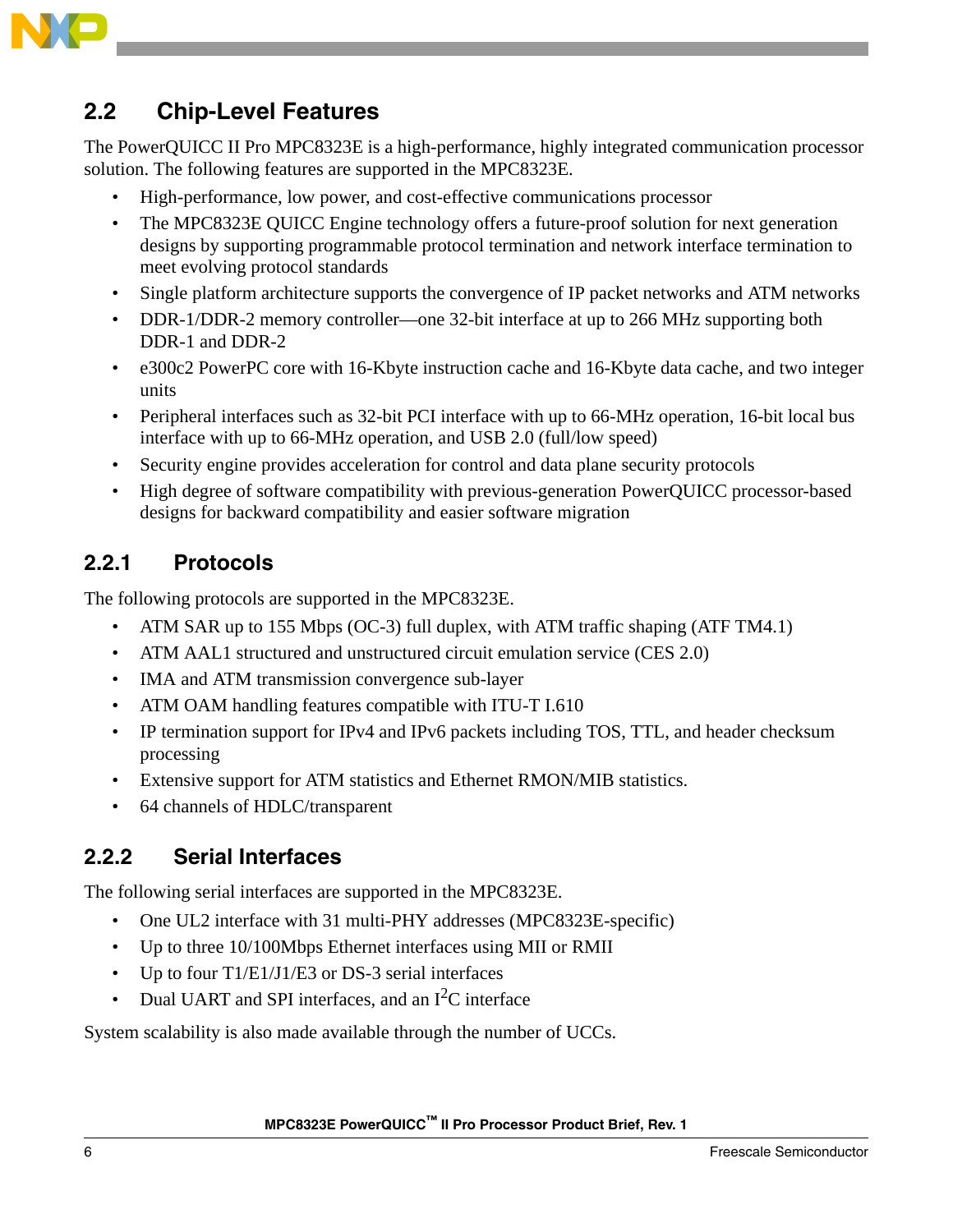

### <span id="page-6-0"></span>**2.3 Module Features**

#### <span id="page-6-1"></span>**2.3.1 QUICC Engine Technology**

The QUICC Engine technology is a versatile communications complex that integrates several communications peripheral controllers. It provides on-chip system design for a variety of applications, particularly in communications and networking systems. The QUICC Engine technology has the following features:

- One 32-bit RISC controller for flexible support of the communications peripherals
- Serial DMA channel for receive and transmit on all serial channels
- Five universal communication controllers (UCCs) supporting the following protocols and interfaces (not all of them simultaneously):
	- 10/100 Mbps Ethernet/IEEE Std. 802.3
	- IP support for IPv4 and IPv6 packets including TOS, TTL and header checksum processing
	- ATM protocol through UTOPIA interface (MPC8323E-specific)
	- HDLC /transparent up to 70-Mbps full-duplex
	- HDLC BUS up to 10 Mbps
	- Asynchronous HDLC
	- UART
	- BISYNC up to 2 Mbps
	- QUICC multi-channel controller (QMC) for 64 TDM channels
- One UTOPIA interface supporting 31 multi-PHYs. Note that the MPC8321E and MPC8321 do not run ATM on UTOPIA.
- Two serial peripheral interfaces (SPIs). SPI2 is dedicated to Ethernet PHY management.
- Four TDM interfaces
- 13 independent baud rate generators and 19 input clock pins for supplying clocks to UCC serial channels
- Four independent 16-bit timers that can be interconnected as two 32-bit timers

The UCCs are similar to the PowerQUICC II peripherals: SCC (BISYNC, UART, and HDLC bus), and FCC (fast Ethernet, HDLC, transparent, and ATM).

#### <span id="page-6-2"></span>**2.3.2 Security Engine**

The security engine is optimized to handle all the algorithms associated with IPSec, 802.11i, and iSCSI. The security engine contains one crypto-channel, a controller, and a set of crypto execution units (EUs). The execution units are:

- Data encryption standard execution unit (DEU), supporting DES and 3DES
- Advanced encryption standard unit (AESU), supporting AES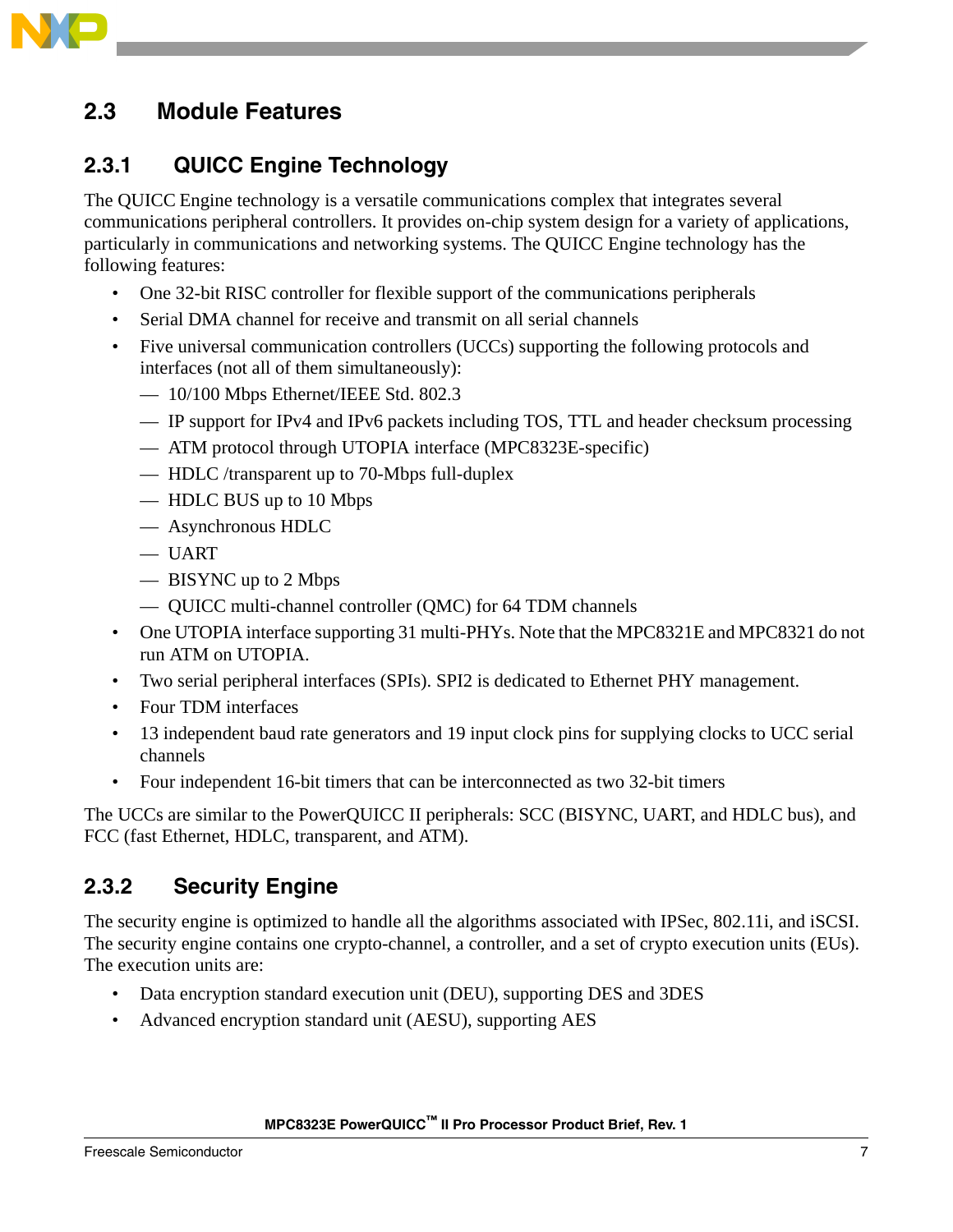

- Message digest execution unit (MDEU), supporting MD5, SHA1, SHA-256, and HMAC with any algorithm
- One crypto-channel supporting multi-command descriptor chains

### <span id="page-7-0"></span>**2.3.3 DDR Memory Controller**

The MPC8323E DDR-1/DDR-2 memory controller includes the following features:

- Single 32-bit interface supporting both DDR-1 and DDR-2 SDRAM
- Support for up to 266-MHz data rate
- Support for two x16 devices
- Support for up to 8 simultaneous open pages
- Supports auto refresh
- On-the-fly power management using CKE
- 1.8-/2.5-V SSTL2 compatible I/O
- Support for 256-Mbyte addressing using 2, 128-Mbyte x16 devices

#### <span id="page-7-1"></span>**2.3.4 PCI Controller**

The MPC8323E PCI controller includes the following features:

- PCI specification Revision 2.2 compatible
- Single 32-bit data PCI interface operates at up to 66 MHz
- PCI 3.3-V compatible (not 5-V compatible)
- Support for host and agent modes
- On-chip arbitration, supporting three external masters on PCI
- Selectable hardware-enforced coherency

#### <span id="page-7-2"></span>**2.3.5 Programmable Interrupt Controller (PIC)**

The programmable interrupt controller (PIC) implements the necessary functions to provide a flexible solution for general-purpose interrupt control. The PIC programming model is compatible with the MPC8260 interrupt controller, and it supports 8 external and 27 internal discrete interrupt sources. Interrupts can also be redirected to an external interrupt controller.

### <span id="page-7-3"></span>**2.3.6 DMA Controller, I2C, DUART, Local Bus Controller, and Timers**

The MPC8323E provides an integrated four-channel DMA controller with the following features:

- Allows chaining (both extended and direct) through local memory-mapped chain descriptors (accessible by local and remote masters).
- Supports misaligned transfers

There is a single  $I^2C$  controller. This synchronous, multi-master bus can be connected to additional devices for expansion and system development.

#### **MPC8323E PowerQUICC™ II Pro Processor Product Brief, Rev. 1**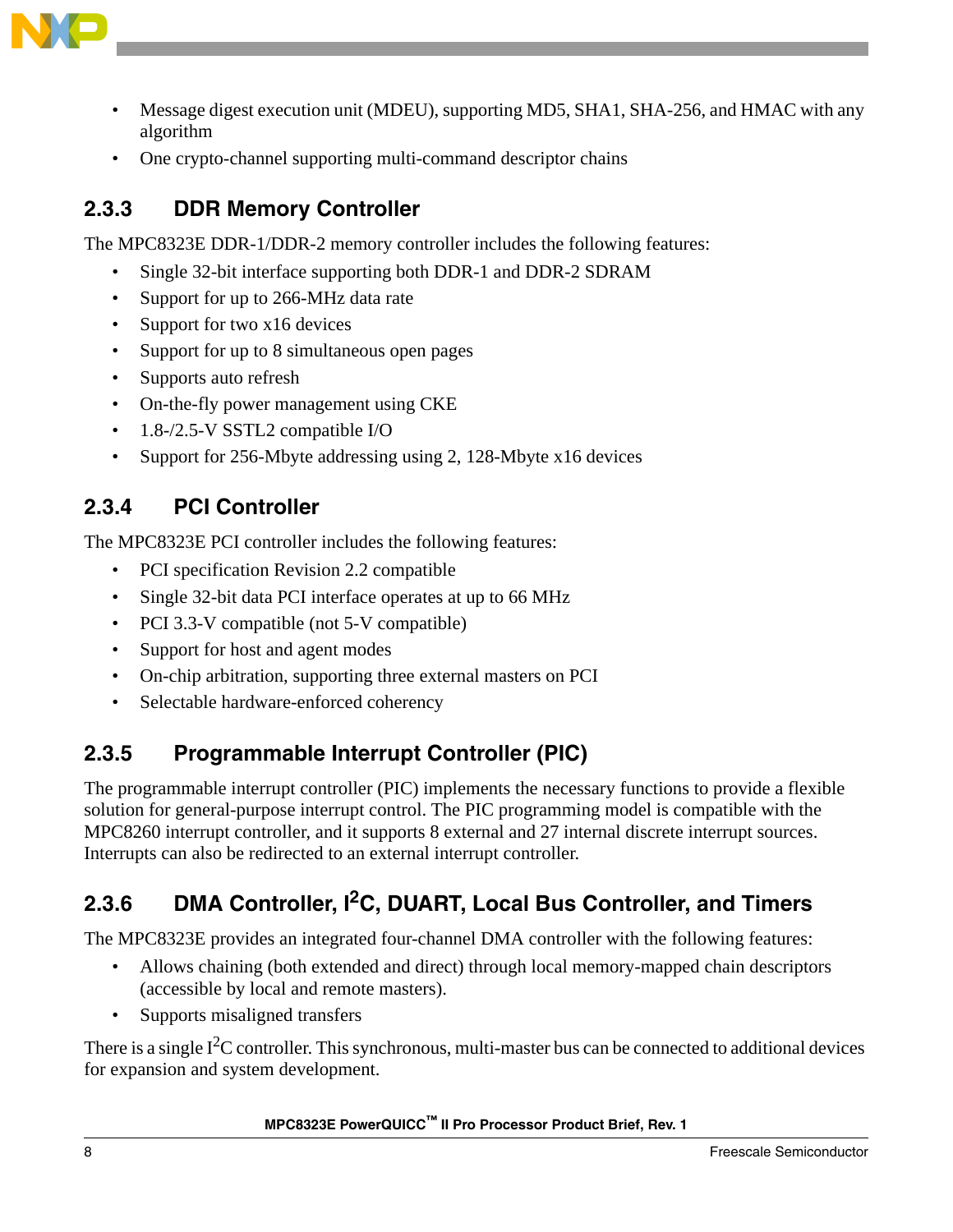

The DUART supports full-duplex operation and is compatible with the PC16450 and PC16550 programming models. 16-byte FIFOs are supported for both the transmitter and the receiver.

The MPC8323E local bus controller (LBC) port allows connections with a wide variety of external DSPs and ASICs. Three separate state mac[hines](#page-2-0) share the [sam](#page-1-1)e external pins and can be pro[gramme](#page-2-1)d separately to access different types of devices. The general-purpose [chip se](#page-1-2)lect machine (GPCM) controls accesses to asynchronous devices using a simple handshake protocol. The three user programmable machines (UPMs) can be programmed to interface to synchronous devices or custom ASIC interfaces. Each chip select can be configured so that the associated chip interface can be controlled by the GPCM or UPM controller. Both may exist in the same system. The local bus can operate at up to 66 MHz.

The MPC8323E system timers include the following features: periodic interrupt timer, real time clock, software watchdog timer, and two general-purpose timer blocks.

## <span id="page-8-0"></span>**3 Developer Environment**

Development tools, hardware platforms, software building blocks and application-specific software solutions are available from Freescale and our Freescale Alliance Program, including third party protocol and signaling stack suppliers, real time operating systems support, and a variety of applications software support. All of this builds upon the existing industry standard PowerQUICC family support program.

To simplify and accelerate the development process, Freescale will provide a user-friendly, integrated development environment (IDE), which includes a compiler, instruction set simulator, and debugger for the e300c2 PowerPC core.

Freescale also provides an MDS board as a reference platform and programming development environment for the MPC8323E with a complete Linux board support package. The MDS board will support on-board DDR-1/DDR-2 SDRAM memory, a PCI interface, and a debug port and can be configured with optional daughter cards supporting protocols such as OC-3, 4xT1/E1 and Ethernet (10/100Base T).

## <span id="page-8-1"></span>**4 Document Revision History**

<span id="page-8-2"></span>[Table 1](#page-8-2) provides a revision history for this product brief.

| Rev. No. | Location(s) | <b>Substantive Change(s)</b>       |
|----------|-------------|------------------------------------|
| Rev. 0   |             | Initial revision                   |
| Rev. 1   | 2/4         | Added new information to features. |

#### **Table 1. Document Revision History**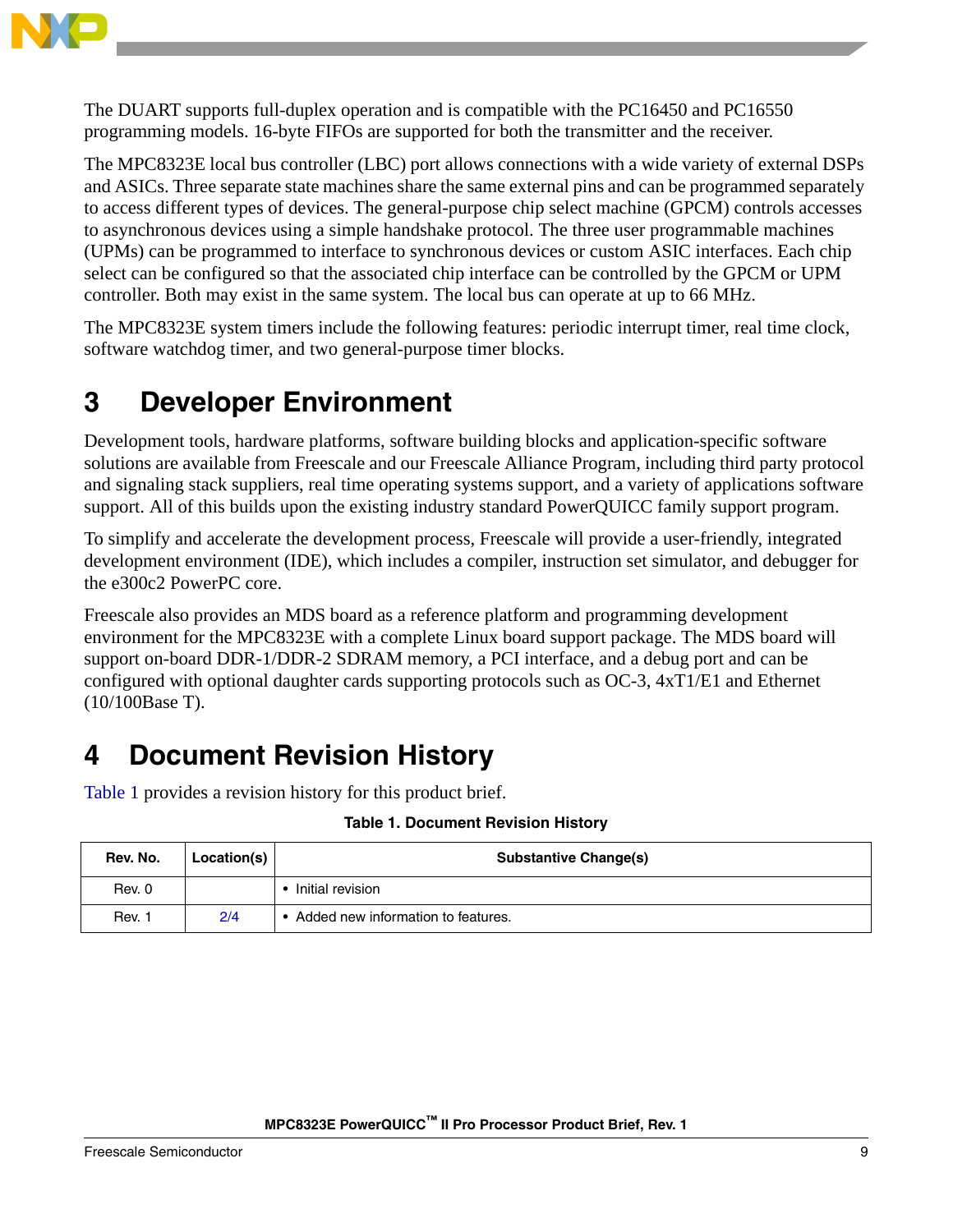

THIS PAGE INTENTIONALLY LEFT BLANK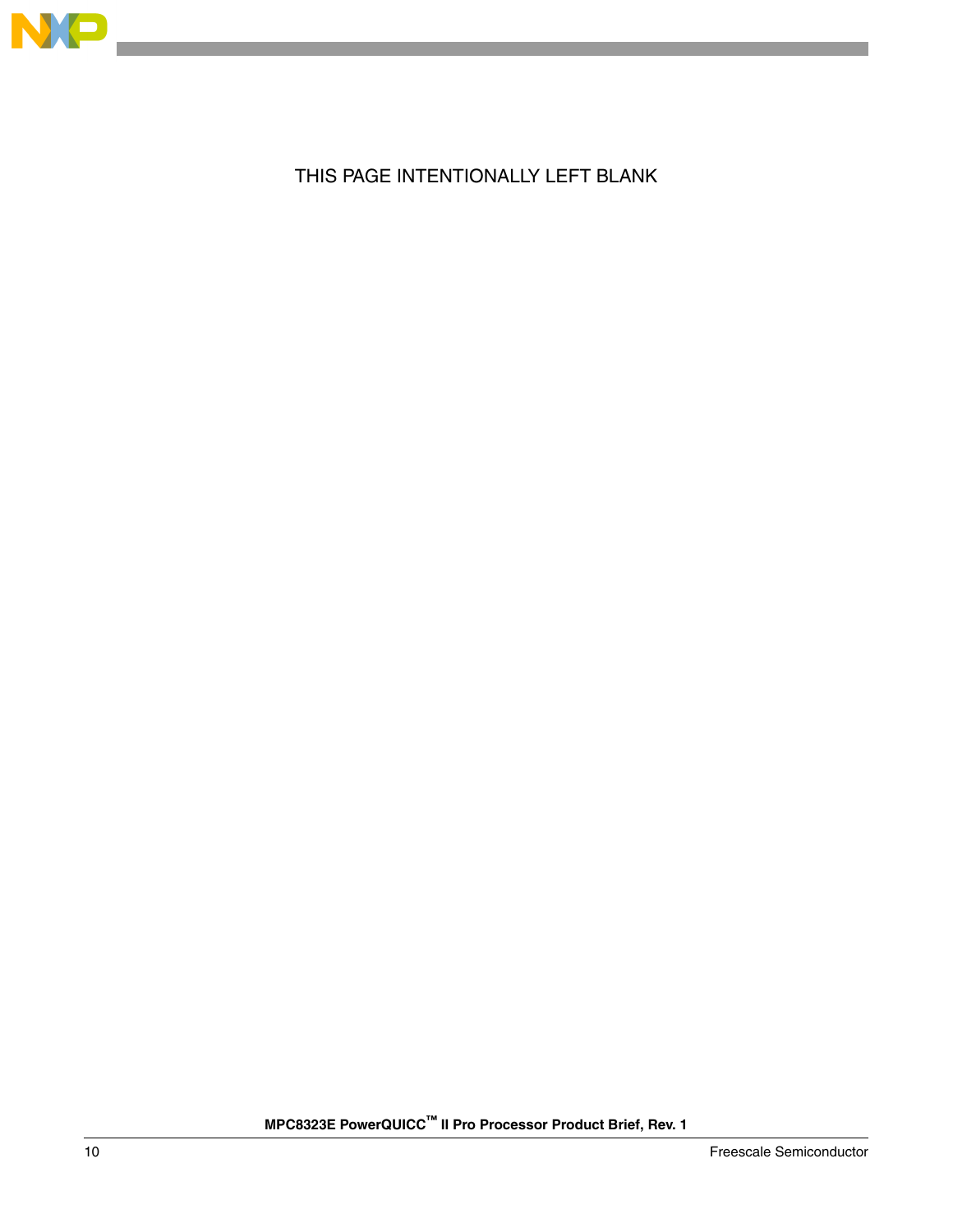

THIS PAGE INTENTIONALLY LEFT BLANK